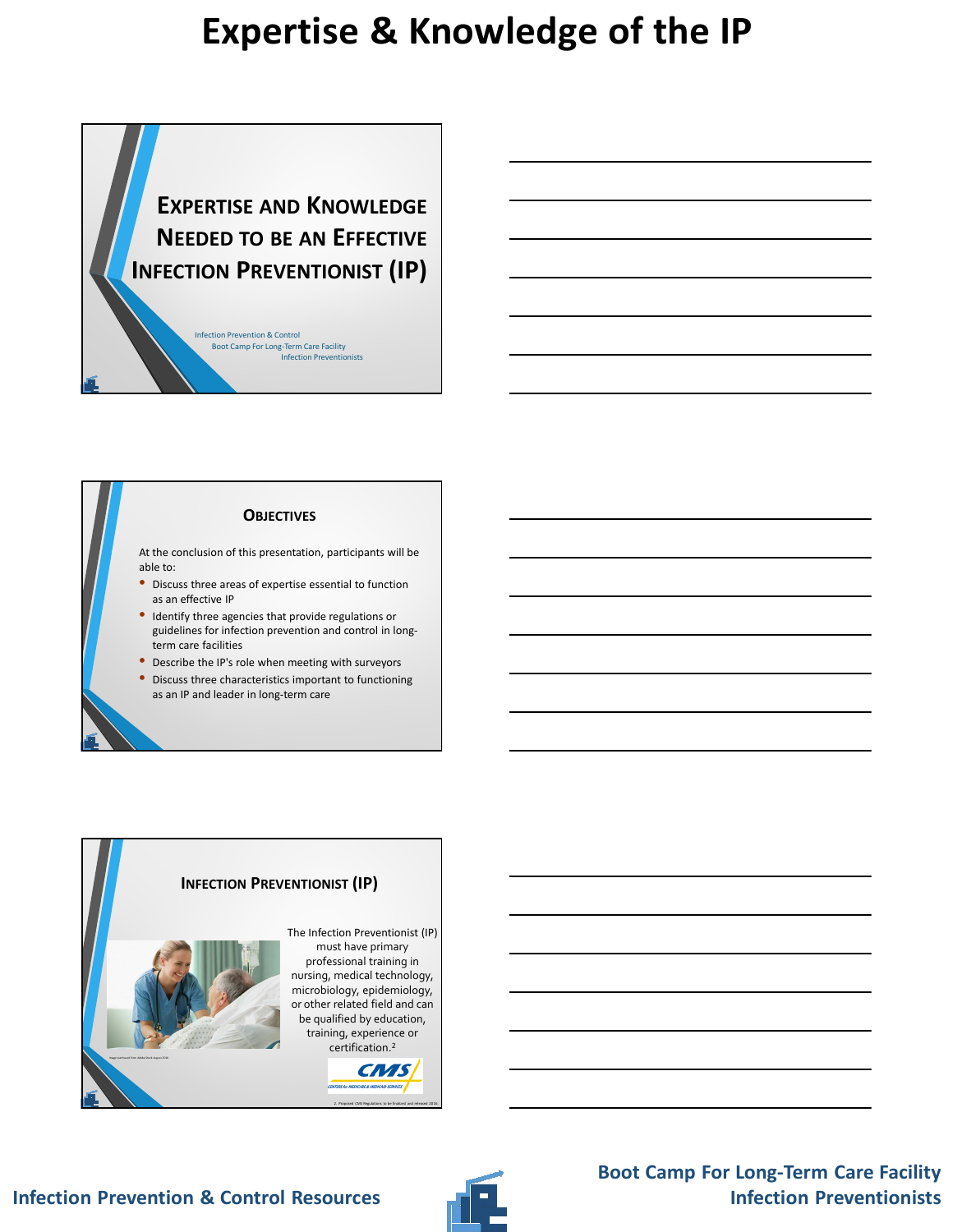





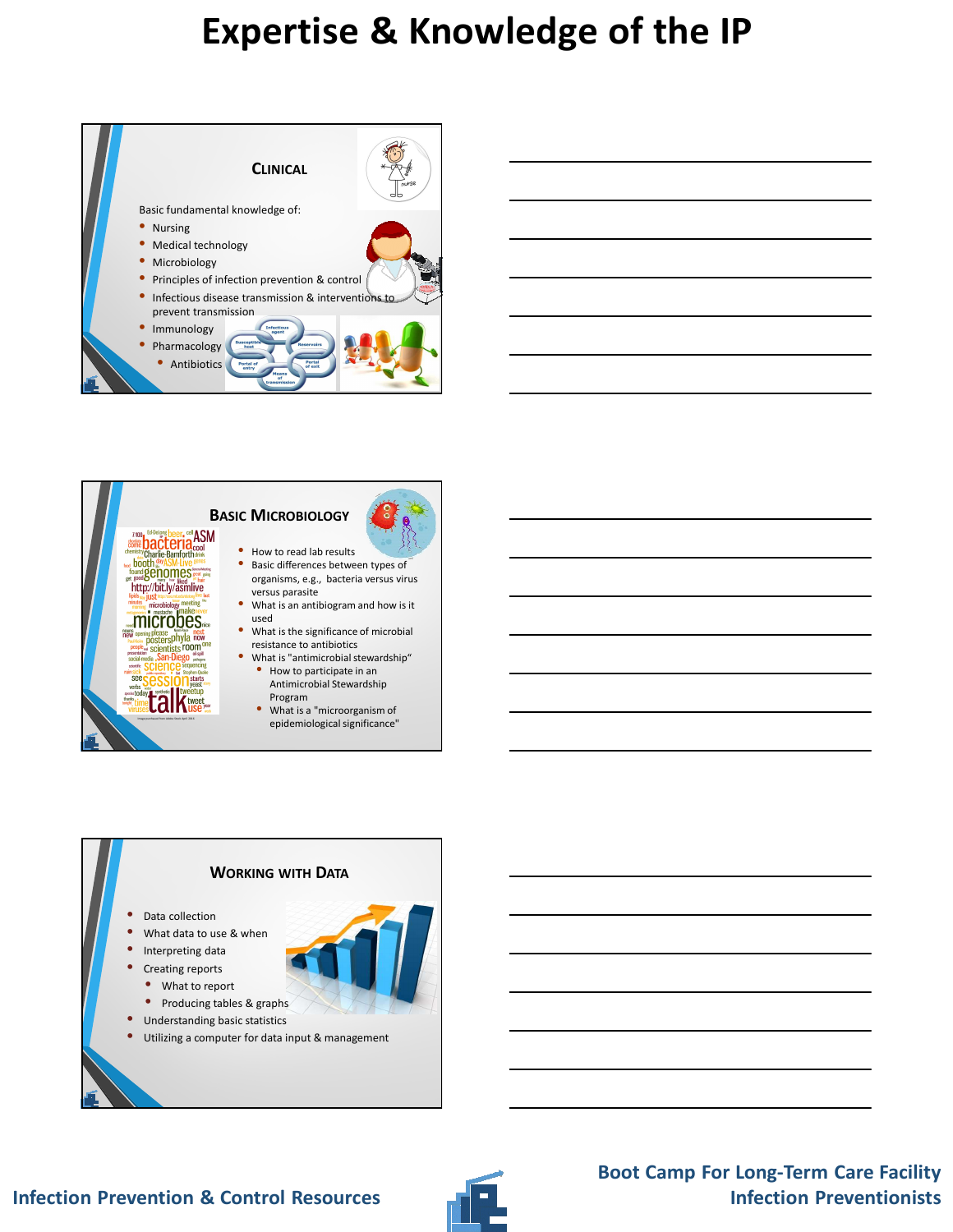

### **REGULATIONS & GUIDELINES**

- What is the difference between a regulation and a guideline
- Which regulations & guidelines pertain to long-term care



- Monitoring compliance
- Correcting deficiencies
- How to participate in a survey
	- What to say
	- What not to say



Image from Microsoft Office 2013



• California Association of Healthcare Facilities (CAHF)

### **Infection Prevention & Control Resources**

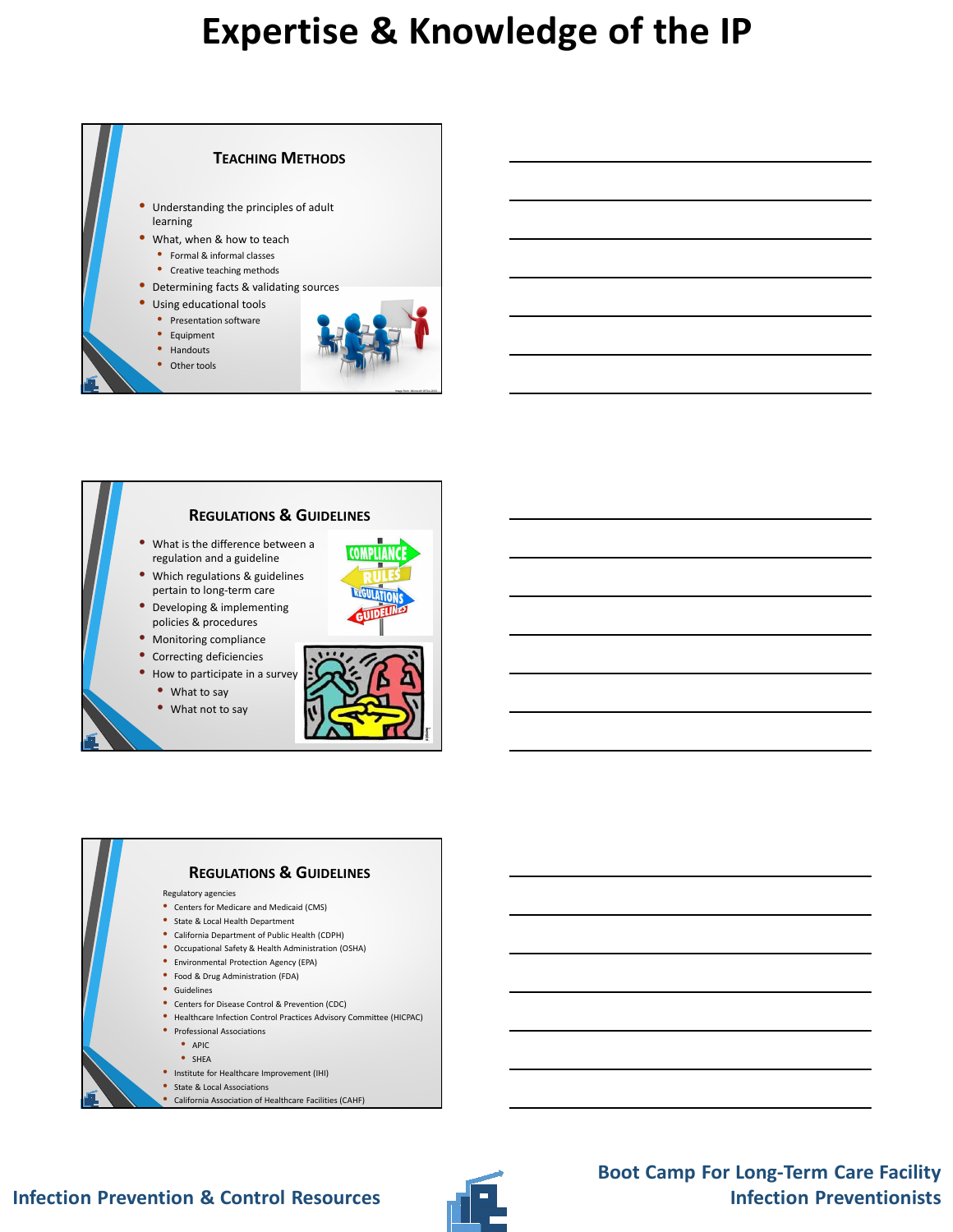



- Water safety
- Construction & renovation
- Safety, disaster & emergency preparedness

#### **BASIC EMPLOYEE HEALTH**

- Essential employee testing & screening
- Required and recommended immunizations for employees
- Knowing work restrictions for employee illnesses
- Managing employee exposures to
	- Infectious diseases
	- Bloodborne pathogens